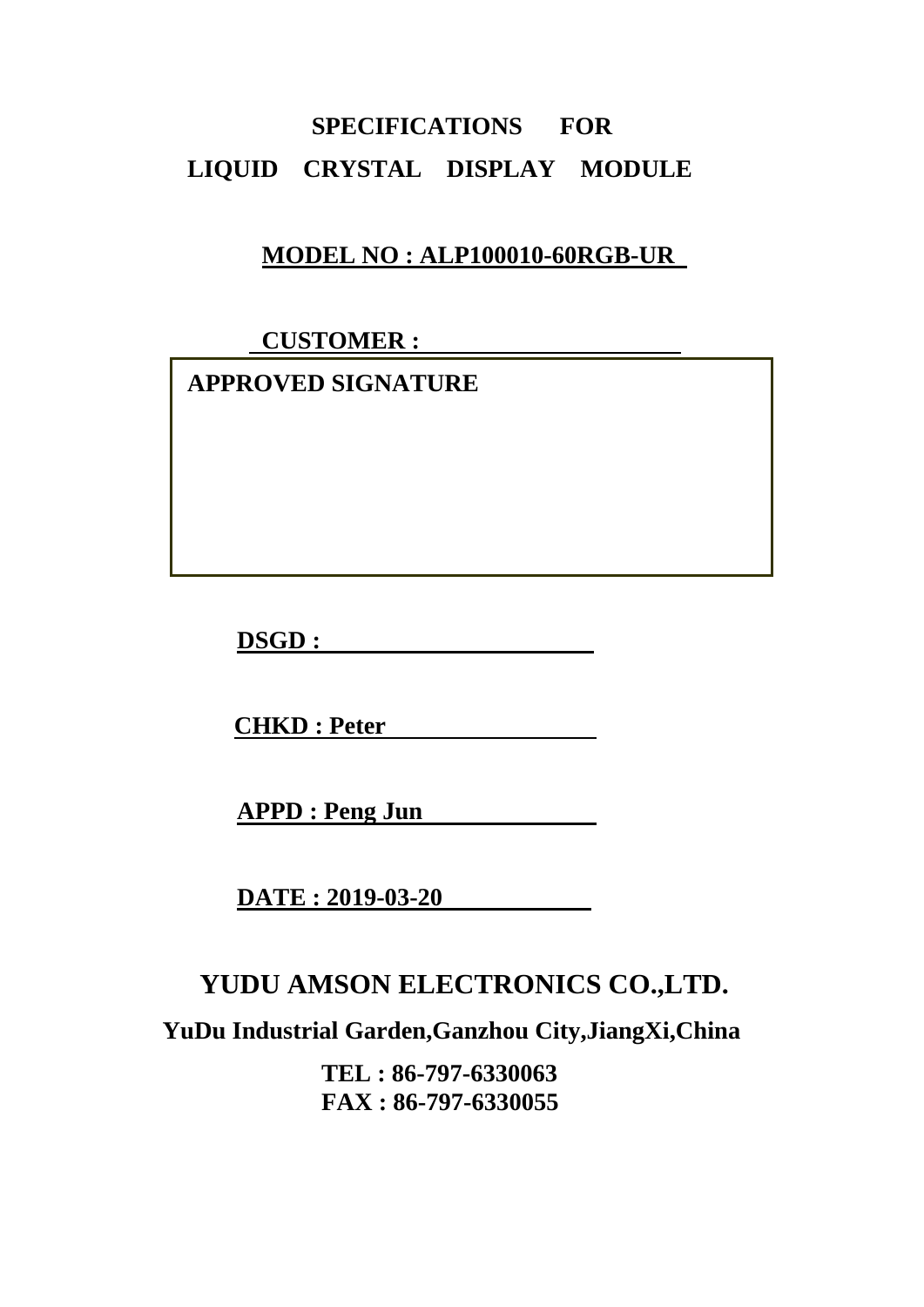

# **MSON**<br>ALP100010-60RGB-UR<br>Model No: ALP100010-60RGB-UR

| <b>Revision Record</b> |            |                    |         |                        |  |
|------------------------|------------|--------------------|---------|------------------------|--|
| No.                    | Date       | Model No.          | Version | Remarks                |  |
| $\mathbf{1}$           | 2019-03-20 | ALP100010-60RGB-UR | REV.0   | Spec<br>RoHs-Compliant |  |
|                        |            |                    |         |                        |  |
|                        |            |                    |         |                        |  |
|                        |            |                    |         |                        |  |
|                        |            |                    |         |                        |  |
|                        |            |                    |         |                        |  |
|                        |            |                    |         |                        |  |
|                        |            |                    |         |                        |  |
|                        |            |                    |         |                        |  |
|                        |            |                    |         |                        |  |
|                        |            |                    |         |                        |  |
|                        |            |                    |         |                        |  |
|                        |            |                    |         |                        |  |
|                        |            |                    |         |                        |  |
|                        |            |                    |         |                        |  |
|                        |            |                    |         |                        |  |
|                        |            |                    |         |                        |  |
|                        |            |                    |         |                        |  |
|                        |            |                    |         |                        |  |
|                        |            |                    |         |                        |  |
|                        |            |                    |         |                        |  |
|                        |            |                    |         |                        |  |
|                        |            |                    |         |                        |  |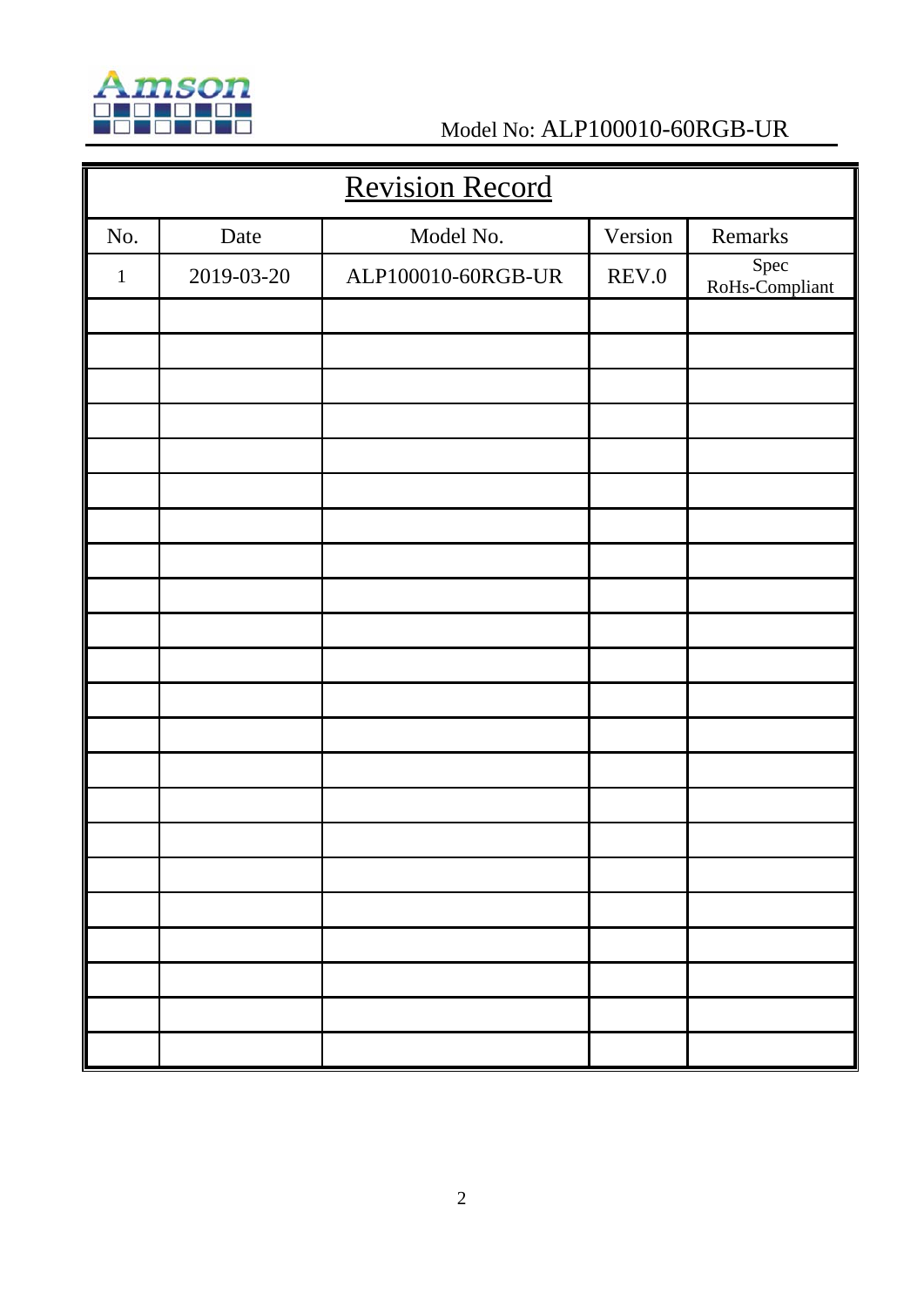

#### Model No: ALP100010-60RGB-UR

## **MECHANICAL SPECIFICATION**

| <b>ITEM</b>                  | <b>DESCRIPTION</b>                        |
|------------------------------|-------------------------------------------|
| Product No.                  | ALP100010-60RGB-UR                        |
| <b>Controller Board Size</b> | $40.0(W)\times20.0(H)\times8.1max(D)$ mm  |
| Light Bar Size               | $1004.0(W)\times 10.0(H)\times 3.0(D)$ mm |
| Controller Interface         | STM32F030C8T6 UART                        |
| <b>ROM Selection</b>         |                                           |
| Built-in                     | With DC/DC Converter                      |
| Module Weight                | T.B.D                                     |

#### **PIN ASSIGNMENTS CN1**

| Pin No. | <b>Pin Out</b> | <b>Level</b> | <b>Description</b>          |
|---------|----------------|--------------|-----------------------------|
| 1.      | TX1            | H/L          | Serial Transmit Signal      |
| 2.      | RX1            | H/L          | Serial Receive Signal       |
| 3.      | $+5V$          | $+5V$        | <b>Power Supply Voltage</b> |
| 4.      | VSS            | 0V           | <b>Power Supply Ground</b>  |

#### **USB**

| Pin No. | <b>Pin Out</b> | <b>Level</b> | <b>Description</b>          |
|---------|----------------|--------------|-----------------------------|
| 1.      | $+5V$          | $+5V$        | <b>Power Supply Voltage</b> |
| 2.      | NC             |              | No connect                  |
| 3.      | NC             |              | No connect                  |
| 4.      | NC             |              | No connect                  |
| 5.      | <b>VSS</b>     | 0V           | Power Supply Ground         |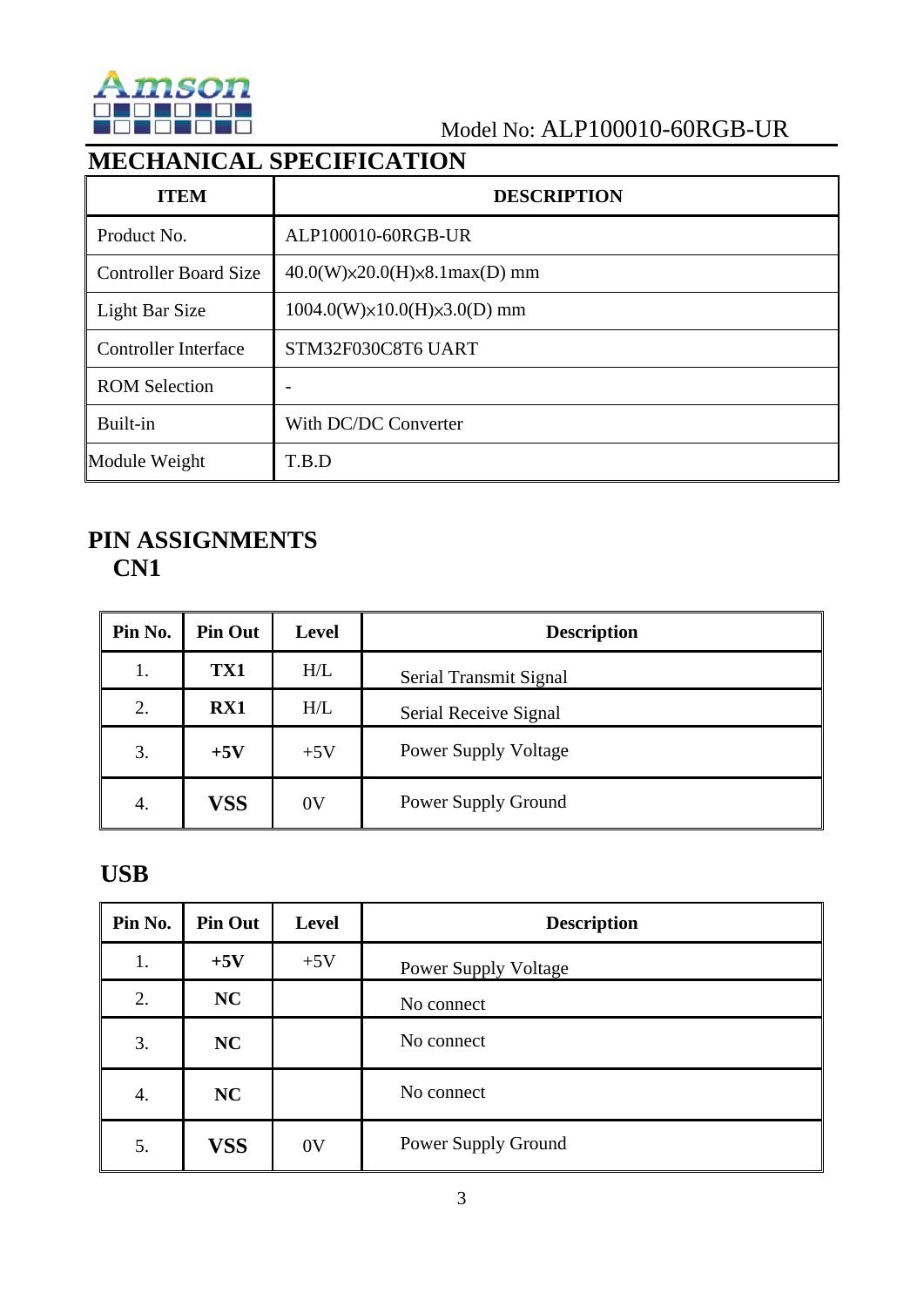

## **Key**

| Pin No.        | <b>Description</b>               |
|----------------|----------------------------------|
| S1             | Set the dynamic function         |
| S <sub>2</sub> | Set dynamic fucntion's speed     |
| S <sub>3</sub> | Set the dynamic fucntion's color |

## **ELECTRO-OPTICAL CHARACTERISTIC TA=2**5℃

| <b>Symbol</b> | <b>Parameter</b>             | <b>Condition</b> | Min.     | Typ. | Max.      | <b>Units</b> |
|---------------|------------------------------|------------------|----------|------|-----------|--------------|
| <b>VDD</b>    | Power Supply                 |                  |          | 5.0  | 5.5       |              |
| <b>VIH</b>    | Input High Voltage           |                  | 0.7VDD   |      | $VDD+0.3$ | V            |
| <b>VIL</b>    | <b>Input Low Voltage</b>     |                  | VSS -0.3 |      | 0.3VDD    |              |
| <b>IDD</b>    | Power Supply current         | $@VDD=5V$        | 70       |      | 2230      | Ma           |
|               | PEAK WAVELENGTH<br>(PER DOT) | R                | 620      |      | 625       |              |
|               |                              | G                | 522      |      | 525       | <b>NM</b>    |
|               |                              | B                | 467.5    |      | 470       |              |
|               | <b>LUMINOUS INTENSITY</b>    | R                | 360      |      | 500       |              |
|               | (PER DOT)                    | G                | 1100     |      | 1800      | <b>MCD</b>   |
|               |                              |                  | 200      |      | 800       |              |
| <b>FOSC</b>   | <b>Oscillator Frequency</b>  |                  |          | 800  |           | <b>KHz</b>   |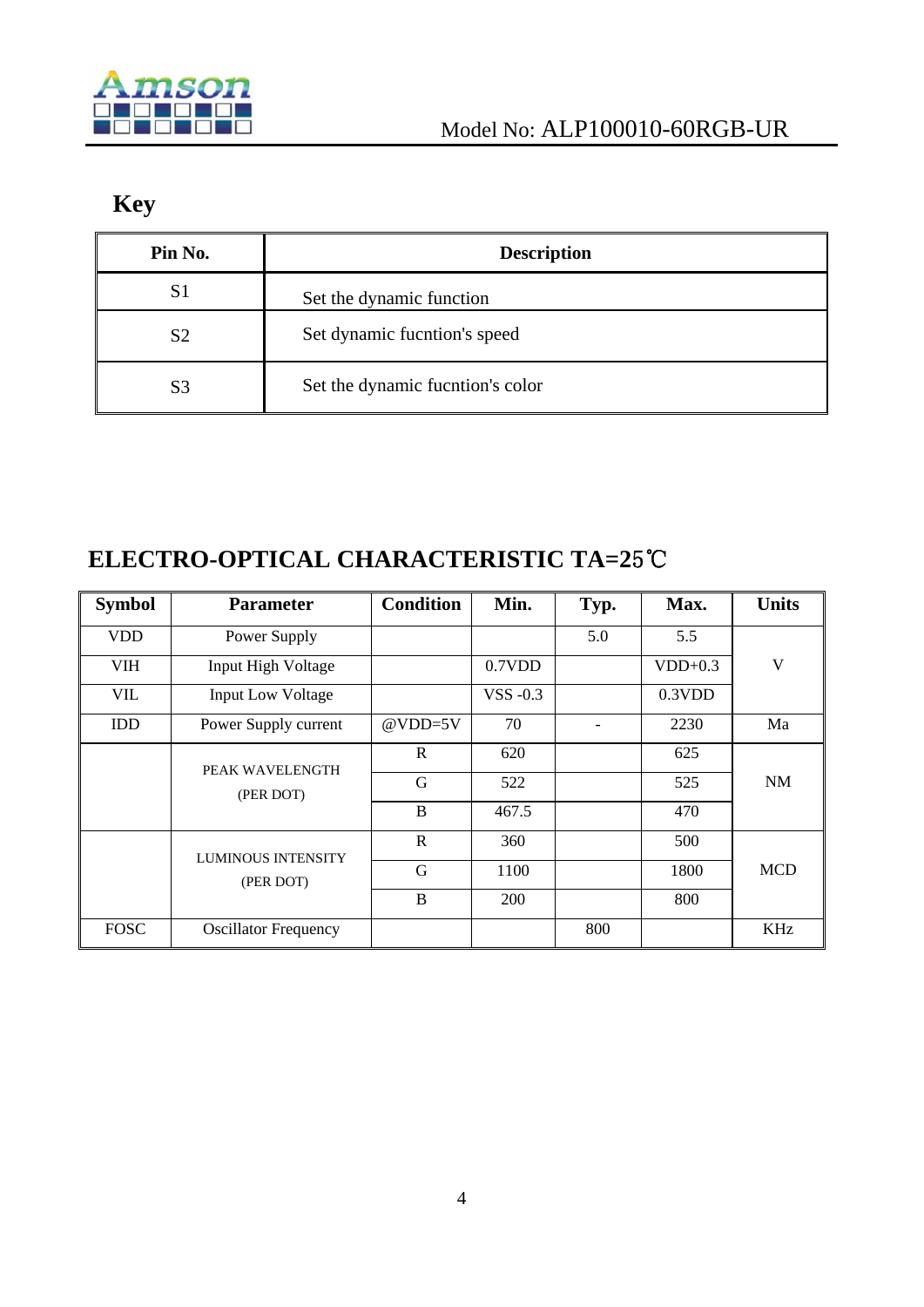

#### Model No: ALP100010-60RGB-UR

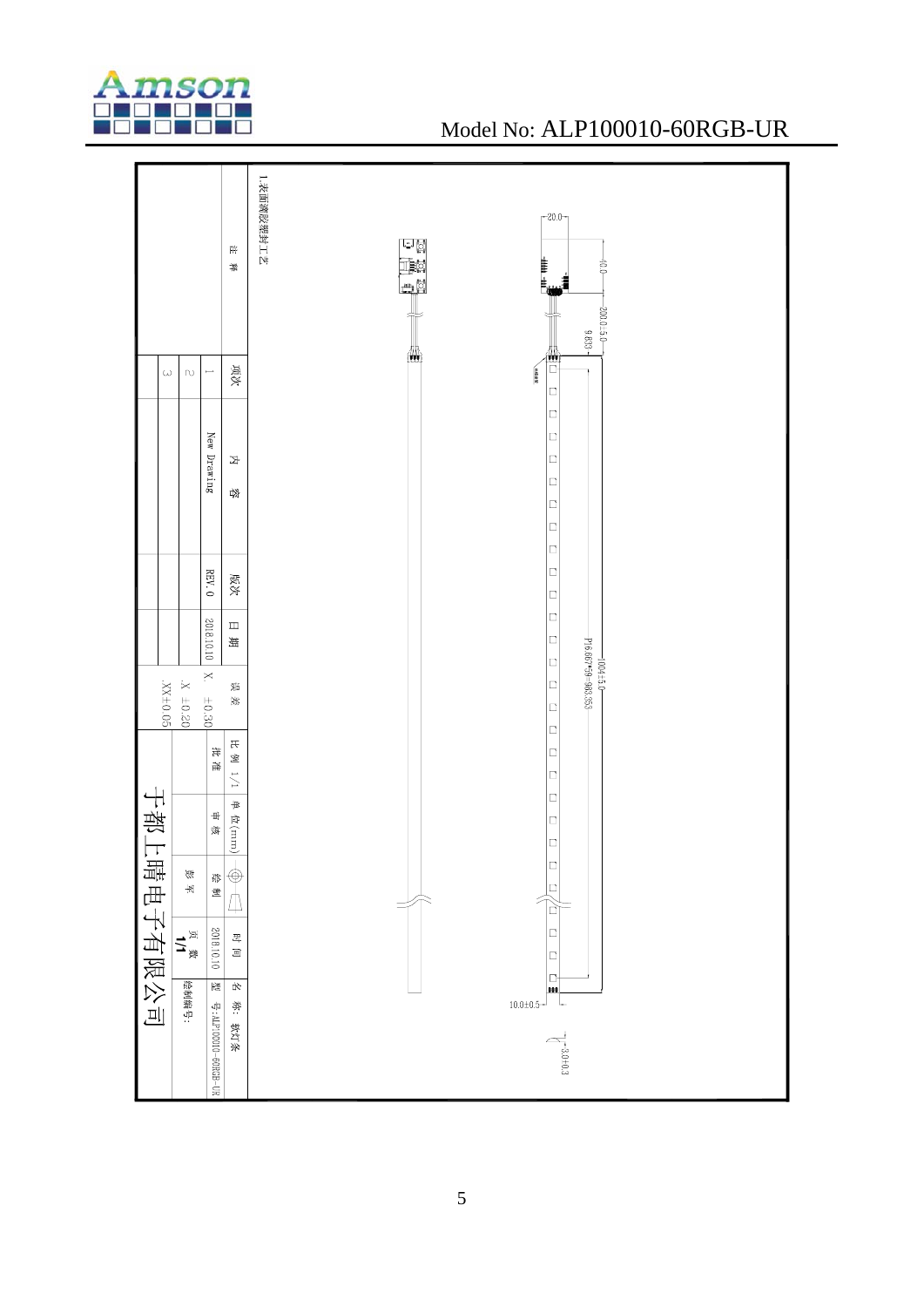

### Model No: ALP100010-60RGB-UR

|      | ezDisplay RGB Ring and Stripe Command List                         |                                                                                                                                                                                                                                                                                             |                                                                                                                 |  |  |  |
|------|--------------------------------------------------------------------|---------------------------------------------------------------------------------------------------------------------------------------------------------------------------------------------------------------------------------------------------------------------------------------------|-----------------------------------------------------------------------------------------------------------------|--|--|--|
|      | Digital RGB LED Ring and Stripe has 256 grayscale for each primary |                                                                                                                                                                                                                                                                                             |                                                                                                                 |  |  |  |
| Code | <b>Function</b>                                                    | <b>Instruction of AT Command mode</b>                                                                                                                                                                                                                                                       | <b>API for C code</b>                                                                                           |  |  |  |
| 0xc0 | Set the color of<br>desinated pixel                                | 1. atc0=(address of pixel, grayscale of R $0\nu$ -255, grayscale of G $0\nu$ -255, grayscale of B $0\nu$ -255)<br>2. Wait until receive a device available byte ('E') from Ring or Stripe<br><example><br/><math>atc0=(0,255,255,0)</math></example>                                        | printf("atc0=(%d,%d,%d,%d)",address,R,<br>$(G,B)$ ;<br>while (USART_ReceiveData(UART1)!=<br>'E') {}             |  |  |  |
| 0xc1 | Set the color of<br>desinated pixels<br>within a section           | 1. atc1=(address of the start pixel, address of the end pixel, grayscale of R 0~255, grayscale of G 0~255, grayscale of B<br>$0 - 255$<br>2. Wait until receive a device available byte ('E') from Ring or Stripe<br><example><br/><math>\text{atc1} = (18, 25, 0, 100, 0)</math></example> | printf("atc1=(%d,%d,%d,%d,%d)",addres<br>s1,address2,R,G,B);<br>while (USART_ReceiveData(UART1)!=<br>$'E'\}$ {} |  |  |  |
| 0xc2 | Set the color<br>randomly for each<br>pixel of ring                | 1. $atc2=()$<br>2. Wait until receive a device available byte ('E') from Ring or Stripe<br><example><br/><math>\text{atc2=}()</math></example>                                                                                                                                              | $print("atc2=()")$ ;<br>while (USART_ReceiveData(UART1)!=<br>'E') {}                                            |  |  |  |
| 0xc3 | Turn the ring pixels<br>clockwise one<br>round                     | 1. atc3=(speed of turning $1 - 30$ )<br>2. Wait until receive a device available byte ('E') from Ring or Stripe<br><example><br/><math>\text{atc3} = (10)</math></example>                                                                                                                  | printf("atc3=(%d)",speed);<br>while (USART_ReceiveData(UART1)!=<br>$'E')$ {}                                    |  |  |  |
| 0xc4 | Turn the ring pixels<br>counter clockwise<br>one round             | 1. atc4=(speed of turning $1 - 30$ )<br>2. Wait until receive a device available byte ('E') from Ring or Stripe<br><example><br/><math>\text{atc4} = (10)</math></example>                                                                                                                  | printf("atc4=(%d)",speed);<br>while (USART_ReceiveData(UART1)!=<br>$'E'\}$ {}                                   |  |  |  |
| 0xc5 | Turn one pixels<br>Clockwise                                       | 1. atc5=(speed of shifting $1 - 30$ )<br>2. Wait until receive a device available byte ('E') from Ring or Stripe<br><example><br/><math>atcb=(10)</math></example>                                                                                                                          | printf("atc5=(%d)",speed);<br>while (USART_ReceiveData(UART1)!=<br>$'E') \{\}$                                  |  |  |  |
| 0xc6 | Turn one pixels<br>Counter clockwise                               | 1. atc6=(speed of shifting $1 - 30$ )<br>2. Wait until receive a device available byte ('E') from Ring or Stripe<br><example><br/><math>\text{atcc} = (10)</math></example>                                                                                                                 | printf("atc6=(%d)",speed);<br>while (USART_ReceiveData(UART1)!=<br>$'E'\}$ {}                                   |  |  |  |
| 0xc7 | Flash one<br>desinated pixle                                       | 1. atc7=(address of pixel, speed of flashing 1~100)<br>2. Wait until receive a device available byte ('E') from Ring or Stripe<br><example><br/><math>\text{atc7} = (0, 50)</math></example>                                                                                                | printf("atc7=(%d,%d)",address,speed);<br>while (USART ReceiveData(UART1)!=<br>$'E') \{\}$                       |  |  |  |
| 0xc8 | Flash desinated<br>pixels within a<br>section                      | 1. atc8=(address of the start pixel, address of the end pixel, speed of flashing $1 \sim 100$ )<br>2. Wait until receive a device available byte ('E') from Ring or Stripe<br><example><br/><math>\text{atc8} = (2, 5, 50)</math></example>                                                 | printf("atc8=(%d,%d,%d)",address1,addr<br>ess2, speed);<br>while (USART ReceiveData(UART1)!=<br>'E') {}         |  |  |  |
| 0xc9 | Flash whole ring                                                   | 1. atc9=(speed of flashing $1~1$ -100)<br>2. Wait until receive a device available byte ('E') from Ring or Stripe<br><example><br/><math>\text{atc9} = (50)</math></example>                                                                                                                | printf("atc9=(%d)",speed);<br>while (USART_ReceiveData(UART1)!=<br>'E') {}                                      |  |  |  |
| 0xca | Breath effect of<br>whole ring for 7<br>major colors               | 1. atca= $(0 \text{ or } 1 \text{ for } R, 0 \text{ or } 1 \text{ for } G, 0 \text{ or } 1 \text{ for } B)$<br>2. Wait until receive a device available byte ('E') from Ring or Stripe<br><example><br/><math>\text{atca} = (0, 0, 1)</math></example>                                      | printf("atca=(%d,%d,%d)",R,G,B);<br>while (USART_ReceiveData(UART1)!=<br>'E') {}                                |  |  |  |
| 0xcd | Set the dynamic<br>fucntion's color                                | 1. atcd=(grayscale of R $0\nu$ -255, grayscale of G $0\nu$ -255, grayscale of B $0\nu$ -255)<br>2. Wait until receive a device available byte ('E') from Ring or Stripe<br><example><br/>atcd=(128,9,18)</example>                                                                          | printf("atcd=(%d,%d,%d)",R,G,B);<br>while (USART_ReceiveData(UART1)!=<br>$'E') \{\}$                            |  |  |  |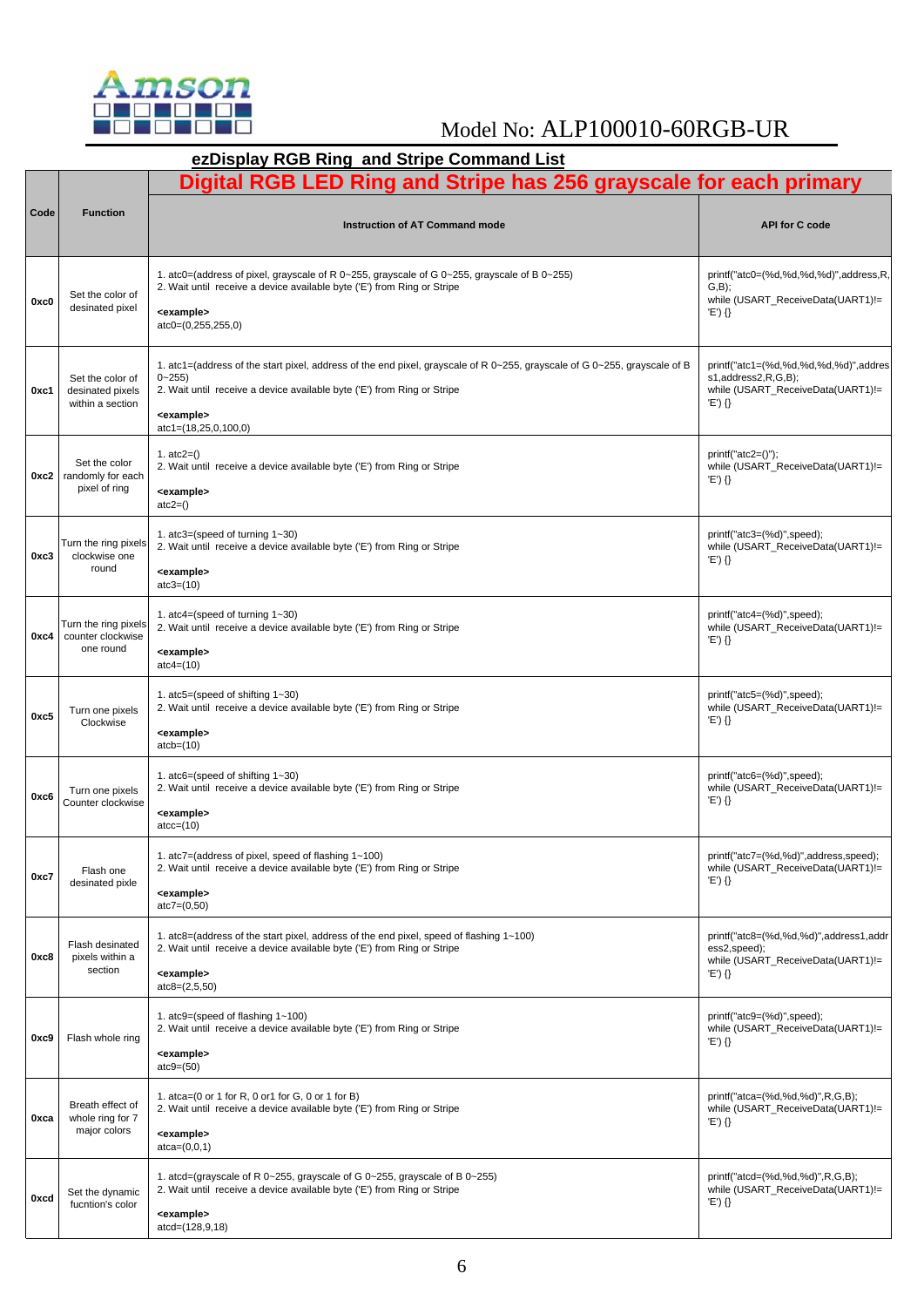

| 0xce | Set the dynamic<br>fucntion's speed                                            | 1. atce=(speed $1~1$ -100)<br>2. Wait until receive a device available byte ('E') from Ring or Stripe                                                                              | printf("atce=(%d)",speed);<br>while (USART_ReceiveData(UART1)!=<br>'E') {} |
|------|--------------------------------------------------------------------------------|------------------------------------------------------------------------------------------------------------------------------------------------------------------------------------|----------------------------------------------------------------------------|
|      |                                                                                | <example><br/><math>\text{atce} = (5)</math></example>                                                                                                                             |                                                                            |
| 0xcf | Set the pixel                                                                  | 1. at $t =$ (number of pixels of ring $1 - 120$ )<br>2. Wait until receive a device available byte ('E') from Ring or Stripe                                                       | printf("atcc=(%d)", Number of Pixel);<br>while (USART_ReceiveData(UART1)!= |
|      | number of ring                                                                 | <example><br/><math>\text{act} = (48)</math></example>                                                                                                                             | $'E'\$ {}                                                                  |
| 0xd0 | Clear display                                                                  | 1. $atd0=()$<br>2. Wait until receive a device available byte ('E') from Ring or Stripe                                                                                            | $print("atd0=()")$ ;<br>while (USART_ReceiveData(UART1)!=                  |
|      |                                                                                | <example><br/><math>atd0=()</math></example>                                                                                                                                       | 'E') {}                                                                    |
| 0x10 | Fill pixel one by<br>one, strat from last                                      | 1. at $10 = (grayscale of R 0~255, grayscale of G 0~255, grayscale of B 0~255, speed of filling 1~30)$<br>2. Wait until receive a device available byte ('E') from Ring or Stripe  | printf("at10=(%d,%d,%d,%d)",R,G,B,spe<br>ed);                              |
|      | pixel                                                                          | <example><br/><math>at10=(0,105,0,5)</math></example>                                                                                                                              | while (USART_ReceiveData(UART1)!=<br>'E') {}                               |
|      | Fill pixel one by                                                              | 1. at $11 = (grayscale of R 0~255, grayscale of G 0~255, grayscale of B 0~255, speed of filling 1~30)$<br>2. Wait until receive a device available byte ('E') from Ring or Stripe  | printf("at11=(%d,%d,%d,%d)",R,G,B,spe<br>ed);                              |
| 0x11 | one, strat from first<br>pixel                                                 | <example><br/><math>at1=(0,105,0,2)</math></example>                                                                                                                               | while (USART_ReceiveData(UART1)!=<br>'E') {}                               |
|      | Stack pixel one by<br>one clockwise then<br>turn off pixel<br>counterclockwise | 1. at $12 = (grayscale of R 0~255, grayscale of G 0~255, grayscale of B 0~255, speed of stacking 1~30)$<br>2. Wait until receive a device available byte ('E') from Ring or Stripe | printf("at12=(%d,%d,%d,%d)",R,G,B,spe<br>ed);                              |
| 0x12 |                                                                                | <example><br/>at12=(0,10,255,5)</example>                                                                                                                                          | while (USART ReceiveData(UART1)!=<br>'E') {}                               |
|      | Stack pixel one by<br>one                                                      | 1. at 13=(grayscale of R 0~255, grayscale of G 0~255, grayscale of B 0~255, speed of stacking 1~30)<br>2. Wait until receive a device available byte ('E') from Ring or Stripe     | printf("at13=(%d,%d,%d,%d)",R,G,B,spe<br>ed);                              |
| 0x13 | counterclockwise<br>then turn off pixel<br>clockwise                           | <example><br/>at13=(255,0,0,10)</example>                                                                                                                                          | while (USART_ReceiveData(UART1)!=<br>'E') {}                               |
|      | Two pixels                                                                     | 1. at14=(grayscale of R 0~255, grayscale of G 0~255, grayscale of B 0~255, speed of stacking 1~30)<br>2. Wait until receive a device available byte ('E') from Ring or Stripe      | printf("at14=(%d,%d,%d,%d)",R,G,B,spe<br>ed);                              |
| 0x14 | collision then<br>firework                                                     | <example><br/>at14=(0,255,0,10)</example>                                                                                                                                          | while (USART_ReceiveData(UART1)!=<br>'E') {}                               |
|      | Two stack pixels                                                               | 1. at $15 = (grayscale of R 0~255, grayscale of G 0~255, grayscale of B 0~255, speed of stacking 1~30)$<br>2. Wait until receive a device available byte ('E') from Ring or Stripe | printf("at15=(%d,%d,%d,%d)",R,G,B,spe<br>ed);                              |
| 0x15 | collision then<br>firework                                                     | <example><br/>at15=(0,255,0,10)</example>                                                                                                                                          | while (USART_ReceiveData(UART1)!=<br>'E') {}                               |
|      | Two pixels                                                                     | 1. at $16 = (grayscale of R 0~255, grayscale of G 0~255, grayscale of B 0~255, speed of stacking 1~30)$<br>2. Wait until receive a device available byte ('E') from Ring or Stripe | printf("at16=(%d,%d,%d,%d)",R,G,B,spe<br>ed);                              |
| 0x16 | collision then<br>bounce back                                                  | <example><br/>at16=(255,255,255,10)</example>                                                                                                                                      | while (USART_ReceiveData(UART1)!=<br>'E') {}                               |
|      | Two stack pixels                                                               | 1. at17=(grayscale of R 0~255, grayscale of G 0~255, grayscale of B 0~255, speed of stacking 1~30)<br>2. Wait until receive a device available byte ('E') from Ring or Stripe      | printf("at17=(%d,%d,%d,%d)",R,G,B,spe<br>ed);                              |
| 0x17 | collision then fade<br>back                                                    | <example><br/>at17=(0,255,100,10)</example>                                                                                                                                        | while (USART_ReceiveData(UART1)!=<br>'E') {}                               |
|      | Set the Dimming                                                                | 1. at $2=(Dimming level 0-31)$                                                                                                                                                     | printf("atf2=(%d)",Dimming);                                               |
| 0xf2 | level<br><b>Only available</b>                                                 | 2. Wait until receive a device available byte ('E') from Ring or Stripe                                                                                                            | while (USART_ReceiveData(UART1)!=<br>'E') {}                               |
|      | for Dimmable<br><b>LEDs</b>                                                    | <example><br/><math>atf2=(7)</math></example>                                                                                                                                      |                                                                            |